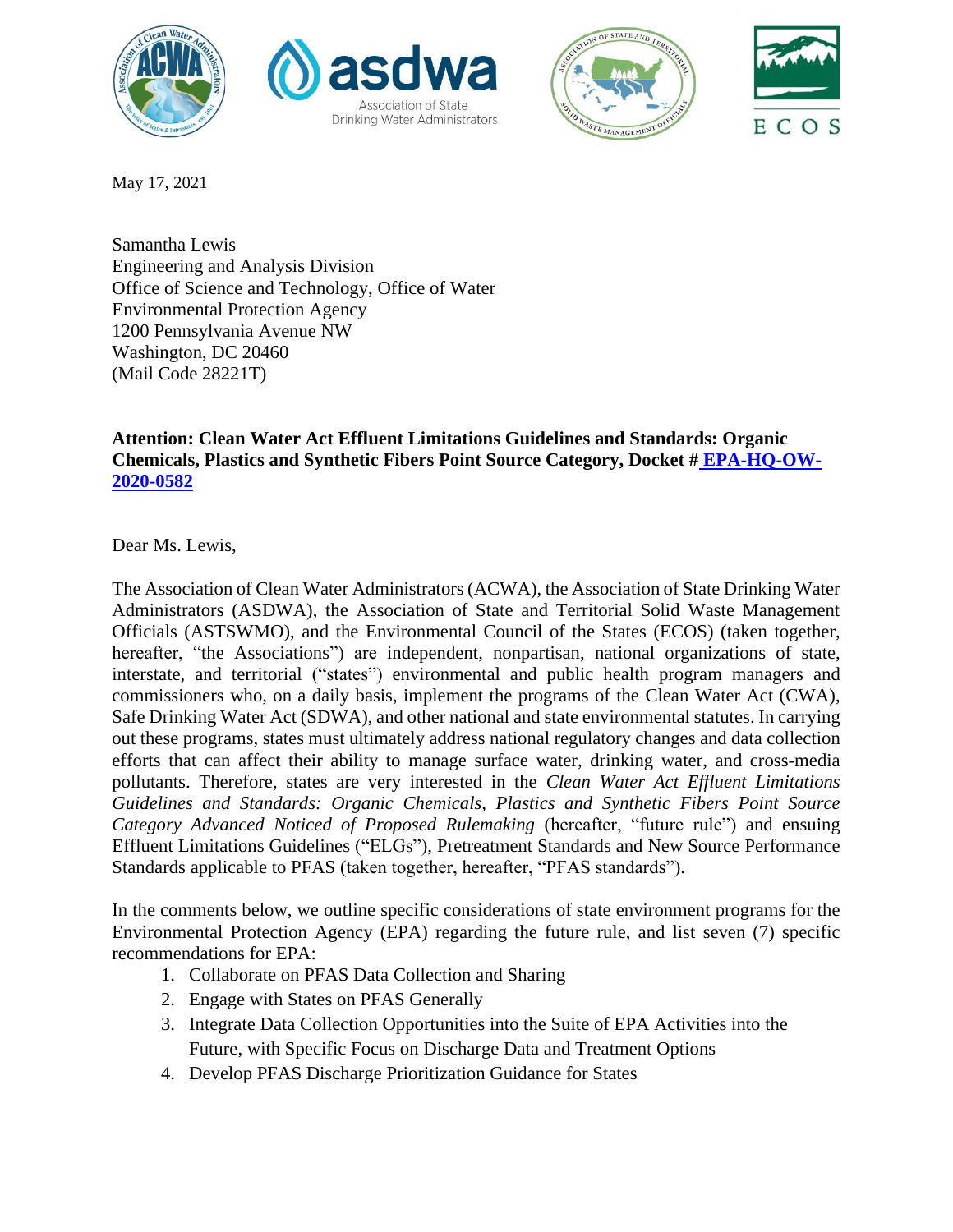- 5. Evaluate Other ELG Categories that May Apply to Industries in which PFAS Discharges Have Been Quantified or May Exist
- 6. Consider Developing PFAS Standard(s) for Facilities Using PFAS in Products or Processes, Potentially Beyond the Scope Identified in this Future Rule
- 7. Use Existing Data in Addition to Generating New PFAS Data.

# **PFAS Standards Development Process**

States have long voiced urgency on PFAS and have frequently requested EPA take actions reflecting the Agency's nation-wide leveraging capabilities, such as PFAS analyte-specific toxicity studies and regional data collection towards understanding PFAS discharges and bioaccumulation in organisms and matter in aquatic systems. An integrated, cross-media, crossstatute approach is both necessary and appropriate for persistent, bioaccumulative compounds like PFAS which, in an increasing number of analyte-specific cases, do or have the potential to harm human health and/or aquatic life. Although each state is addressing PFAS directly, states and EPA have cooperative opportunities under federal law, including CWA, to collect data and target regulations.

States generally support this future rule's development and stress that it cannot come soon enough. As stated in the Associations' April  $4<sup>th</sup>$ , 2019, [comment letter](https://www.acwa-us.org/documents/association-comment-letter-on-epa-pfas-action-plan/) regarding the EPA PFAS Action Plan,

*Similarly, a water quality standard for surface waters needs to be developed. Surface water quality standards form the basis of any further CWA regulation and needs to be addressed simultaneously with the Agency's other efforts. … Additionally, the timeline for addressing PFAS in wastewater discharge needs to be expedited. PFAS will continue to be a problem for drinking water entities that have intakes on surface water bodies that also receive wastewater discharges and will potentially have public health and ecological impacts if states cannot limit the discharge of PFAS before 2021* [emphasis added]*.*

States are interested in all means of minimizing human and environmental exposure to PFAS, including appropriate national regulations. While the slow pace to date of developing nationallevel PFAS regulations has been a major challenge, this future rule is an opportunity to take an important step forward. Apart from limited recent actions under TSCA, most PFAS regulations have focused on downstream pathways. PFAS standard(s), rather, could enable states, EPA, and their stakeholders to better control and prevent PFAS pollution upstream, towards a holistic and integrated water management approach. This approach includes working across EPA programs and with other federal agencies to ensure complete consideration of potential impacts to human health, aquatic life, drinking water, and the environment from PFAS throughout any part or all of chemical's lifecycle—from manufacturing through processing, distribution, and disposal. Establishing a national regulatory floor for priority point sources of PFAS through this future rule to include manufacturer and formulator discharges is a sensible step that should be finalized expeditiously, regularly revisited, and revised as appropriate.

## **Coregulator Collaboration on PFAS Data, Science, and Regulation**

States have voiced concern to EPA about changes to the EPA-state coregulator relationship, and states and EPA have articulated the need to restore and rebalance it. In recent conversations,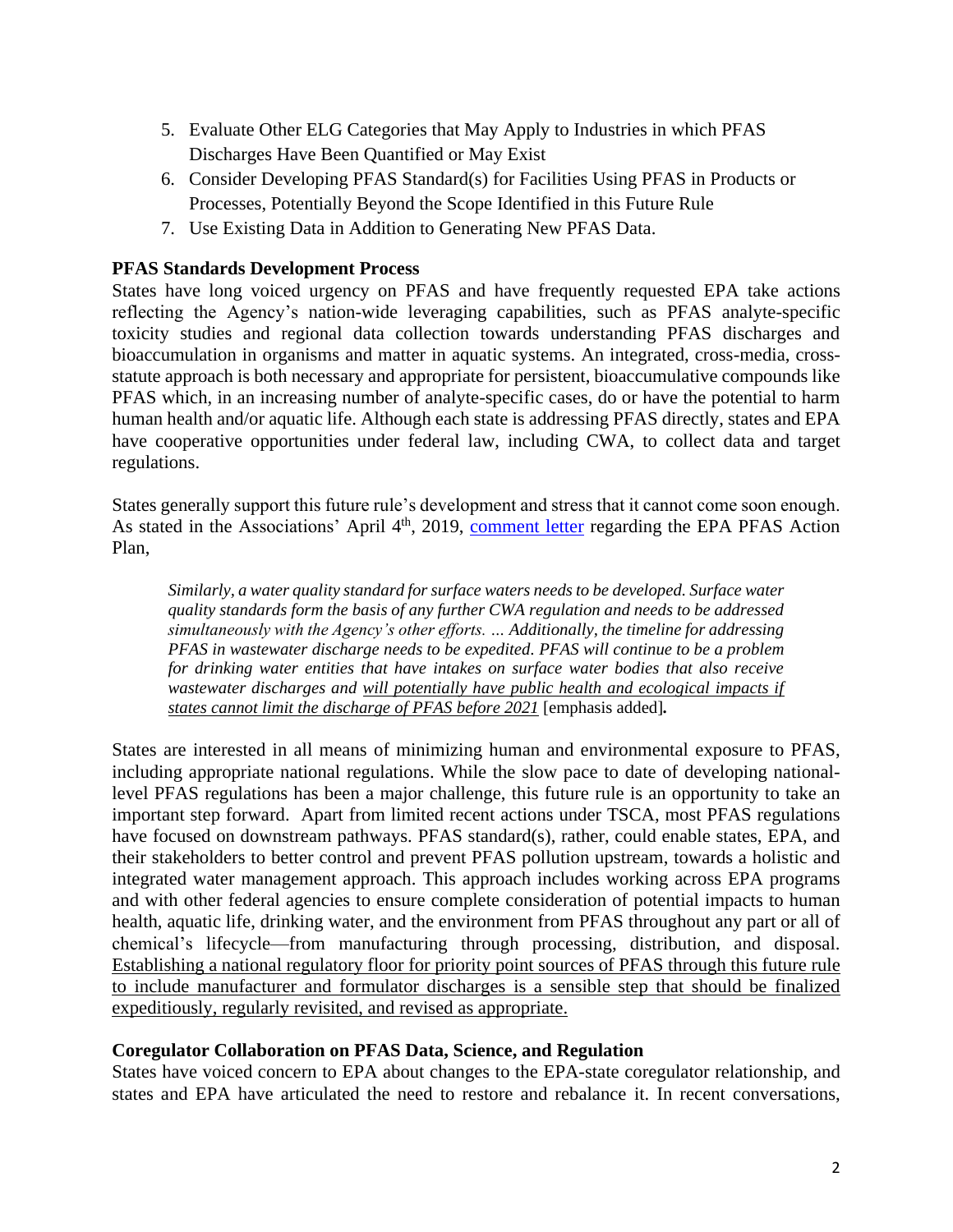including ACWA's March 2021 Mid-Year Meeting, states were heartened to hear the Office of Water leadership's commitment to coregulation, as well as scientific integrity, and EPA's strong desire to integrate the restoration of these two foundational principles into the novel and routine activities EPA will undertake going forward. Development of this future rule can serve to apply these principles through early and frequent engagement, EPA acting with respect to states' expressed constraints and needs, and EPA finalizing a legally and scientifically defensible future rule. In turn, states stand prepared to support EPA's national-scale work on PFAS.

There is a lack of PFAS data in the United States. This may prevent states from promulgating PFAS regulations, while a lack of regulations and/or Part 136 Analytical Methods ("Methods") sometimes prevent states from collecting PFAS data. As noted in the Associations' April 4<sup>th</sup>, 2019, comment letter regarding the EPA PFAS Action Plan,

*Some states are already implementing or are in the process of developing regulatory standards for all media in the absence of enforceable federal standards* [for example, this future rule]*. Other states cannot adopt standards more stringent than the federal standard. We encourage EPA to use states as a guidance and work with the states in a timely manner to establish standards for PFAS that are scientifically defensible and provide adequate flexibility for states to address the unique circumstances of their states.*

We remind EPA of this comment and add that relevant PFAS data are difficult to generate due to the lack of Methods, the expense related to monitoring unregulated contaminants, the priority of other PFAS pathways for monitoring (i.e., finished water, food products, indoor/outdoor air, etc.), and other priority parameters to monitor in surface waters. In some cases, states are also legally unable to monitor unregulated PFAS in surface waters and/or point discharges, or are experiencing formidable barriers in attempts to do so. Although EPA has been working to address the Methods barrier, release of a Method under development continues to be delayed. In its absence, analytical methods with applicability limitations, including a screening-only SW-846 Method 8327 and statespecific innovated methods, exist. EPA should be focused on expediting a Method, which would provide and enable more of the data it seeks in this Federal Register notice.

For these and other reasons, few states have the types of information requested in the future rule, and many states will be unable to respond to the charge questions EPA seeks responses to. However, development of the future rule – and other key EPA products, namely long-anticipated Methods and 304(a) human health and aquatic life water quality criteria – will enable states to acquire PFAS data towards state- and site-specific PFAS standards and regulations.

**Recommendation 1: Collaborate on PFAS Data Collection and Sharing.** Work with state environmental associations and states to increase data collection and sharing opportunities on PFAS discharges, sources, ambient and finished water concentrations, as well as the potential requirements and scope of this future rule. Increased opportunities may include funding, expertise, and regulatory and non-regulatory pathways to sampling.

**Recommendation 2: Engage with States on PFAS Generally**. EPA should ensure regular consultation and discussion occurs between states and the Agency regarding PFAS management and regulation, including this future rule, using state environmental associations and existing workgroups. Include states in EPA-led workgroups or discussions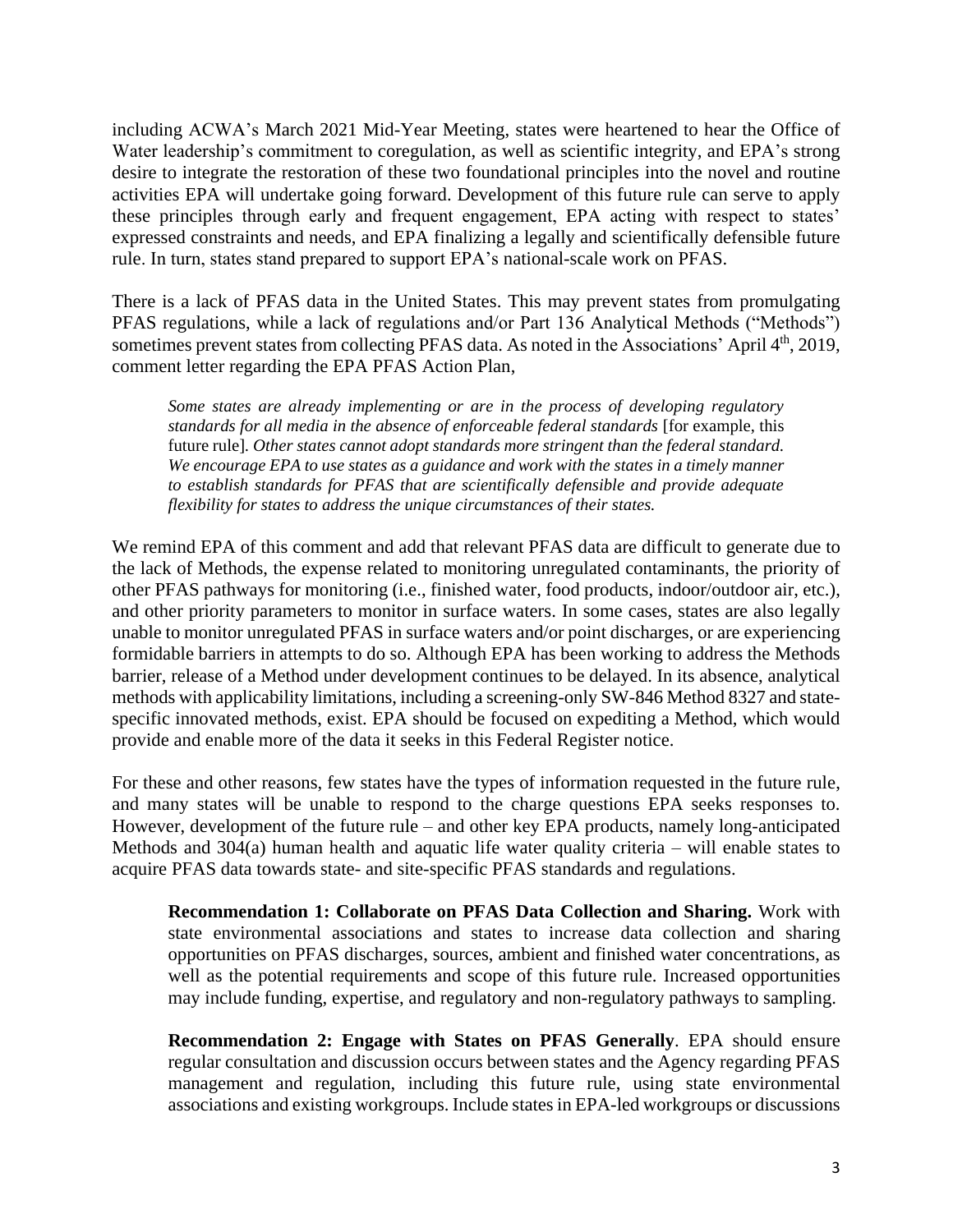whenever possible. Carrying out this recommendation could include regular technical discussions on PFAS standards; presenting states with ideas, strategies and visions related to this future rule and other actions under federal law; EPA working with states to address barriers to preferred approaches to PFAS; conducting regular, open coregulator discussions about priority discharges and PFAS analytes; and, collaboratively developing new tools and resources that support states, EPA, stakeholders, and the general public on PFAS in the water environment context; etc.

**Recommendation 3: Integrate Data Collection Opportunities into the Suite of EPA Activities into the Future, with Specific Focus on Discharge Data and Treatment Options.** Although ACWA and others have cautioned EPA to not rely on point-ofdischarge treatment alone to address PFAS under CWA, EPA should support data gathering efforts aggressively, including those focused on discharge data and treatment technologies. Likewise, states strongly urge EPA to regularly revisit PFAS standards once initially established, rather than performing these review and promulgation steps once only. This will enable EPA and states to update PFAS standards as further knowledge is generated about analyte-specific sources, cross-media transport, and potential to adversely affect public health and the environment. Any data and benchmarks made available from this and future reviews, rulemakings, sampling, health studies, modeling, or other EPA actions should be made publicly available.

**Recommendation 4: Develop PFAS Discharge Prioritization Guidance for States.** States recommend EPA leverage the rulemaking process it is undertaking to also develop guidance for states to (a) identify which effluent discharges may be of greatest concern, and (b) prioritize and address PFAS under CWA, SDWA, TSCA, CERCLA, and other applicable laws. States expect that discharges of PFAS are likely occurring across numerous industries and point discharge types, and states could conserve resources and better target their PFAS approaches if the federal government identified the industries and discharges (i.e., traditional NPDES, MS4s, industrial Pretreatment Programs, facility and industry types, etc.) of greatest concern at scale. EPA can leverage its authorities and convening power to generate this data, enabling states to pursue onsite or watershed remediation and sourcewater protection, PFAS source-tracking, pollution-prevention partnerships, targeted regulation, and enforcement.

#### **Scope of the Future Rule**

States agree that the Organic Chemicals, Plastics and Synthetic Fibers Point Source Category (OCPSF) is a sensible category to prioritize. However, given the issues noted above, states urge EPA to consider other categories for review and potential regulation for this future rule (or the very next rule). Some categories and effluents of state interest are mentioned in the future rule (i.e., Airports and Textiles), while others are not. States are concerned that OCPSF will not account for dischargers under other ELGs that could be of imminent concern and/or discharging PFAS. Given the length of time since PFAS' introduction in the United States, as well as its persistent and ubiquitous presence in the environment, EPA should be aggressive in establishing PFAS standards.

**Recommendation 5: Evaluate Other ELG Categories that May Apply to Industries in which PFAS Discharges Have Been Quantified or May Exist.** States generally, although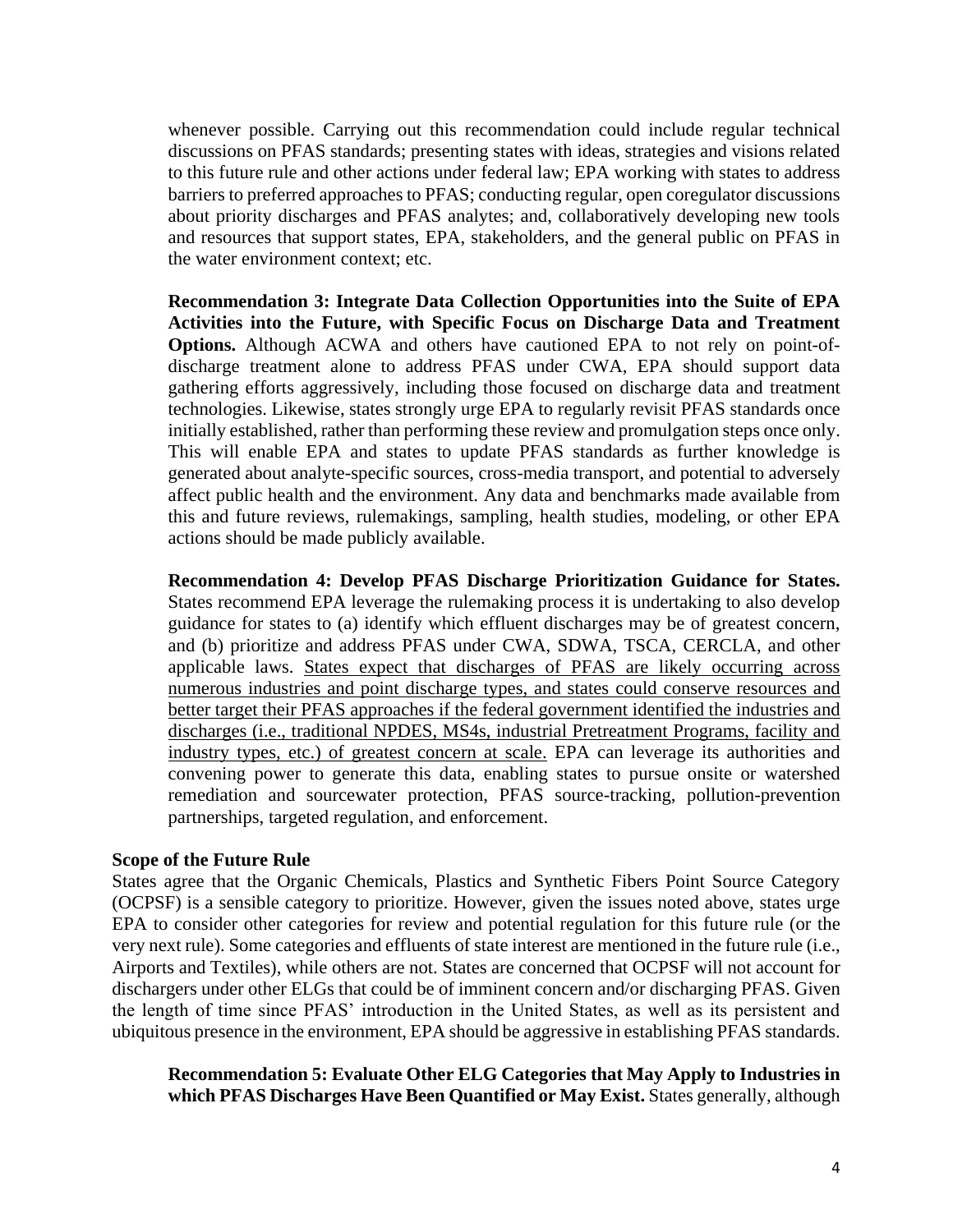not necessarily unanimously, support EPA expanding the horizon of ELG/Pretreatment Categories under consideration. This could entail a much broader universe. Below are Title 40 CFR point source categories that have been found to be sources of PFAS as direct or indirect discharges, which states recommend EPA review in this rulemaking.

- Part 413: Electroplating
- Part 425: Leather Tanning
- Part 430: Pulp, Paper, Paperboard
- Part 433: Metal Finishing
- Part 437: Centralized Waste Treaters
- Part 445: Landfills

**Recommendation 6: Consider Developing PFAS Standard(s) for Facilities Using PFAS in Products or Processes, Potentially Beyond the Scope Identified in this Future Rule.** States also recommend EPA evaluate discharges that may be beyond the scope of "manufacturers and formulators" only. To illustrate the breadth of state concerns, a few facility-types of concern include (please see references within Recommendation 7 below for further lists): Dry Cleaners and Centralized Laundries; Pool Chemicals; Pesticide Production, and Pesticide Distribution Equipment; Glass, Concrete, or Gypsum Manufacturers; Steam Electric Generators; Electronics, Photography, and Optical Goods Manufacturers; Scrap Recycling; Deicing and Deicing Collection Systems.

**Recommendation 7: Use Existing Data in Addition to Generating New PFAS Data.**  EPA should review other information about what industries have used PFAS in the past to (a) help states fill information gaps and (b) identify other categories potentially applicable for this rulemaking. Example sources of information include Table 3 in the Association of State Drinking Water Administrators' PFAS Source Water Protection Guidance Project: [Technical Appendix](https://www.asdwa.org/wp-content/uploads/2020/05/ASDWA-PFAS-SWP-Technical-Appendix_FINAL3.pdf) (see industry listings by NAICS Code) and ["Table 2-4: Sample](https://pfas-1.itrcweb.org/2-5-pfas-uses/)  [Historic and Current Uses of PFAS"](https://pfas-1.itrcweb.org/2-5-pfas-uses/) in Interstate Technology and Regulatory Council's "PFAS Technical and Regulatory Guidance Document and Fact Sheets" (see industry listings by Industries/Applications).

### **Conclusion**

As noted above, few states have comprehensive answers to the charge questions in this rulemaking docket. However, some states will provide data and comments directly to EPA. As always, the Associations request EPA review and thoughtfully consider the comments of individual states.

States wish to conclude this letter by reiterating EPA's opportunity to protect public health, aquatic life, the environment, and the economy; reduce nationwide net costs to regulate an important source of PFAS; reduce the current and future burden of PFAS cleanup and treatment across environmental media; and deploy the principles of Cooperative Federalism and scientific integrity in crafting this future rule. States stand ready to support EPA to the greatest extent possible.

Please contact Julia Anastasio, ACWA Executive Director and General Counsel [\(janastasio@acwa-us.org;](mailto:janastasio@acwa-us.org) 202-756-0600), Alan Roberson, ASDWA Executive Director [\(aroberson@asdwa.org;](mailto:aroberson@asdwa.org) 703-812-9507), Dania Rodriguez, ASTSWMO Executive Director [\(daniar@astswmo.org;](mailto:daniar@astswmo.org) 202-640-1061), and Don Welsh, ECOS Executive Director